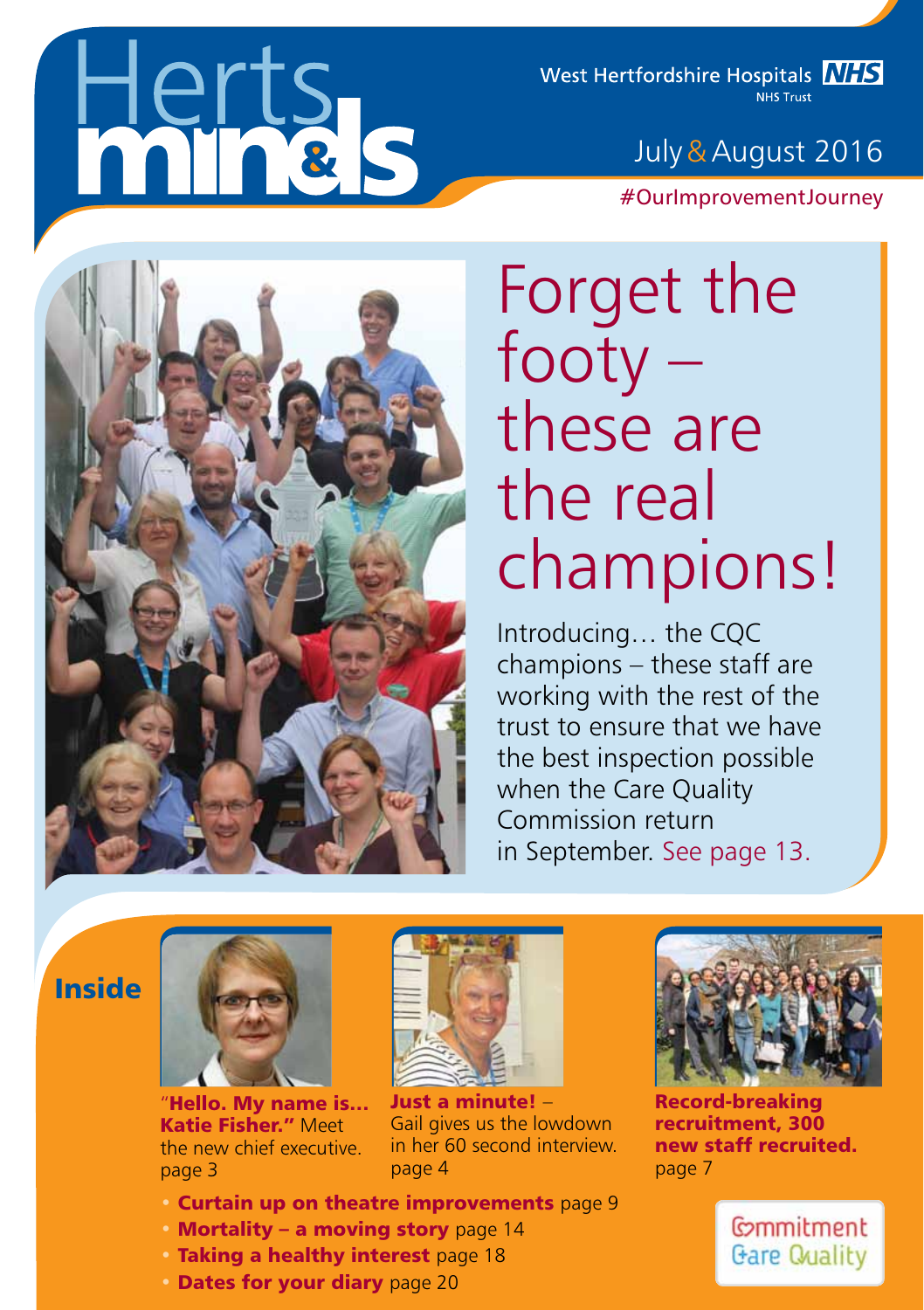## Well done and best wishes



Jac Kelly

Thank you for the good wishes and kind messages following the announcement that my tenure at West Herts has come to an end. It was a challenging 18 months at times, with a bruising CQC inspection and being

placed in special measures. Since then we have had to adjust to a level of external scrutiny, performance management and bureaucracy quite unlike anything I have experienced in my 40 year career in the NHS.

Yes – some of our systems and processes were weak. Yes – our buildings and equipment for patients and staff remain woefully inadequate. Yes – vacancy rates 18 months ago were unacceptably high. Yes – there were inconsistent practices in relation to some basic standards of care.

But what progress you've made and are still making to put this right!

The trust is coming through it now with morale (pretty much) intact. I want to commend you for your amazing energy and resilience throughout. Changes and improvements are still taking place and will take a little more time to fully embed.

I am proud of the progress in tackling key NHS waiting time standards, including diagnostics; outpatient appointments; day case and elective inpatient procedures and the six cancer targets. All down to you.

Whilst I cannot predict the results of September's re-inspection, the CQC cannot fail to see the improvements.

I am truly sad to be leaving so close to the re-inspection but whatever the CQC quality regime says about our three hospitals, this trust has steadily reduced its mortality rates over the last three years (more on page 14). That's patient safety!

So well done for all you've done on such a wide range of improvements.

Goodbye and I pass on my best wishes to you all and to your new CEO, Katie Fisher.

## Welcome to your newsletter

Hello, my name is **Louise Halfpenny**. I'm the director of communications and I'm thrilled to have joined West Herts at such an exciting time. It really feels like an organisation heading in the right direction.

With so many improvements underway it seemed like a good idea to bring '**Herts & minds**' back. It is a staff newsletter written for staff, by staff. The title was chosen by staff before its first edition over a year ago.

It's been a pleasure to present a fraction of the many good news stories from around the trust. Your dedication and commitment jumps off the page.

I hope that sponsorship or advertising will subsidise the printing costs in future. Subsequent editions will be shorter – this one is 20 pages because there was so many amazing articles to catch up with!

The back page tells you how to get in touch with a story and comments you have about this edition.



Please get involved. Could you share the secrets of your success against a tough target? Has your clinical service won an award or found itself near the top of a national league table? Or have you transformed the way your team works?

Maybe you just want to say what you'd like to see in future editions of YOUR newsletter. With thanks for a warm West Herts welcome, Louise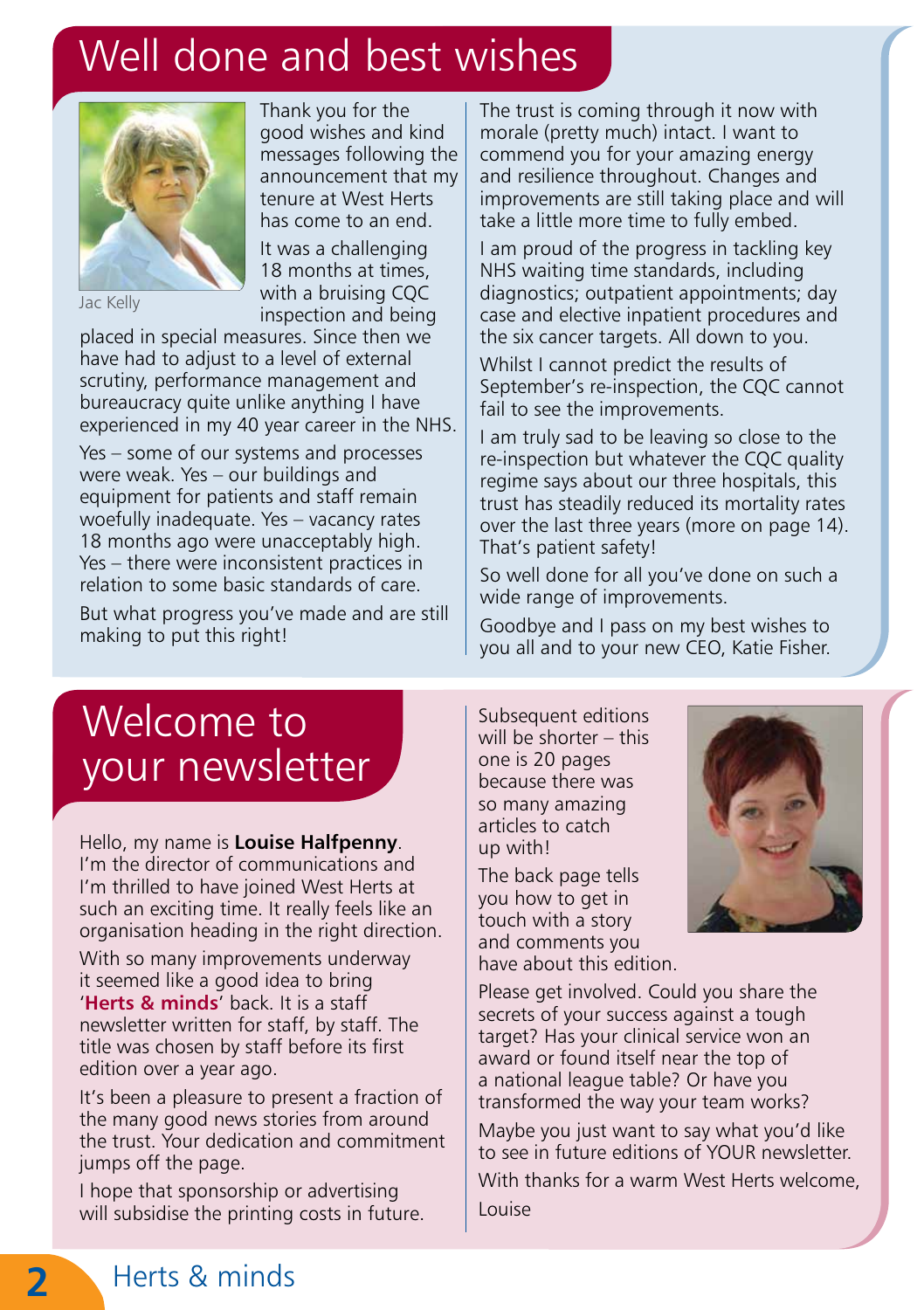

## Introducing… Katie Fisher, our new chief executive

#### Hello!

I hope I soon get the opportunity to meet you in person rather than chat to you through the pages of this newsletter. I have a busy induction programme visiting all three sites so please do come along and introduce yourself (see dates for your diary, page 20).

You only need to flick through **Herts & minds** to see how much great work is going on here. I have been very much looking forward to joining the team and becoming a part of that incredible effort. However, I also know that you have been through some really challenging times and there is still much work to be done.

I intend to continue the focus on sustained and sustainable improvements. Above all,

I will be passionate about our patients and the community we have a duty of care for. We need to be brave; designing and delivering pathways of care firmly around patients, rather than institutions. Creating a local health and social care system without walls where our patients move seamlessly along their care and treatment journey. We can only do this if we become clinically led in everything we do.

Improvements in operational performance will mean that patients are not waiting unnecessarily and are receiving the right care in the right place at the right time, every time. You can expect me to work tirelessly alongside you in overcoming obstacles so that we can provide the very best care for our patients every day.

I couldn't finish this brief introduction without paying tribute to Jac for leading the trust so commendably. I am very much looking forward to continuing the improvement journey that she has inspired you on.

Best wishes, Katie.

## Mock casualties help real learning

An imaginary explosion and students acting as casualties were part of a large scale training exercise at St Albans City Hospital in June.

This mock emergency was staged to provide a realistic opportunity for hospital staff, local authority colleagues, the emergency services and the NHS to test their responses and ability to work together under pressure.

These exercises are an essential part of our planning and preparation for serious and major incidents.

The live event used simulated smoke and volunteers from West Herts College who played the role of some of the 200 casualties caught up in the incident. There were 'virtual' casualties too which staff had to imagine they had to treat, transport and admit.



Throughout the event – which ran from 10am to 3pm – there were 'injects' (new scenarios and developments) to keep the participants on their toes.

The exercise involved setting up command and control centres and was an excellent chance to test the major incident plan and see if any changes are required.

**Kevin Hornett**, head of emergency planning and resilience, said: "Thank you to everyone involved in the exercise. It was a great opportunity for emergency services from across Hertfordshire to come together and test our preparations for a major incident. There was some great teamwork on show."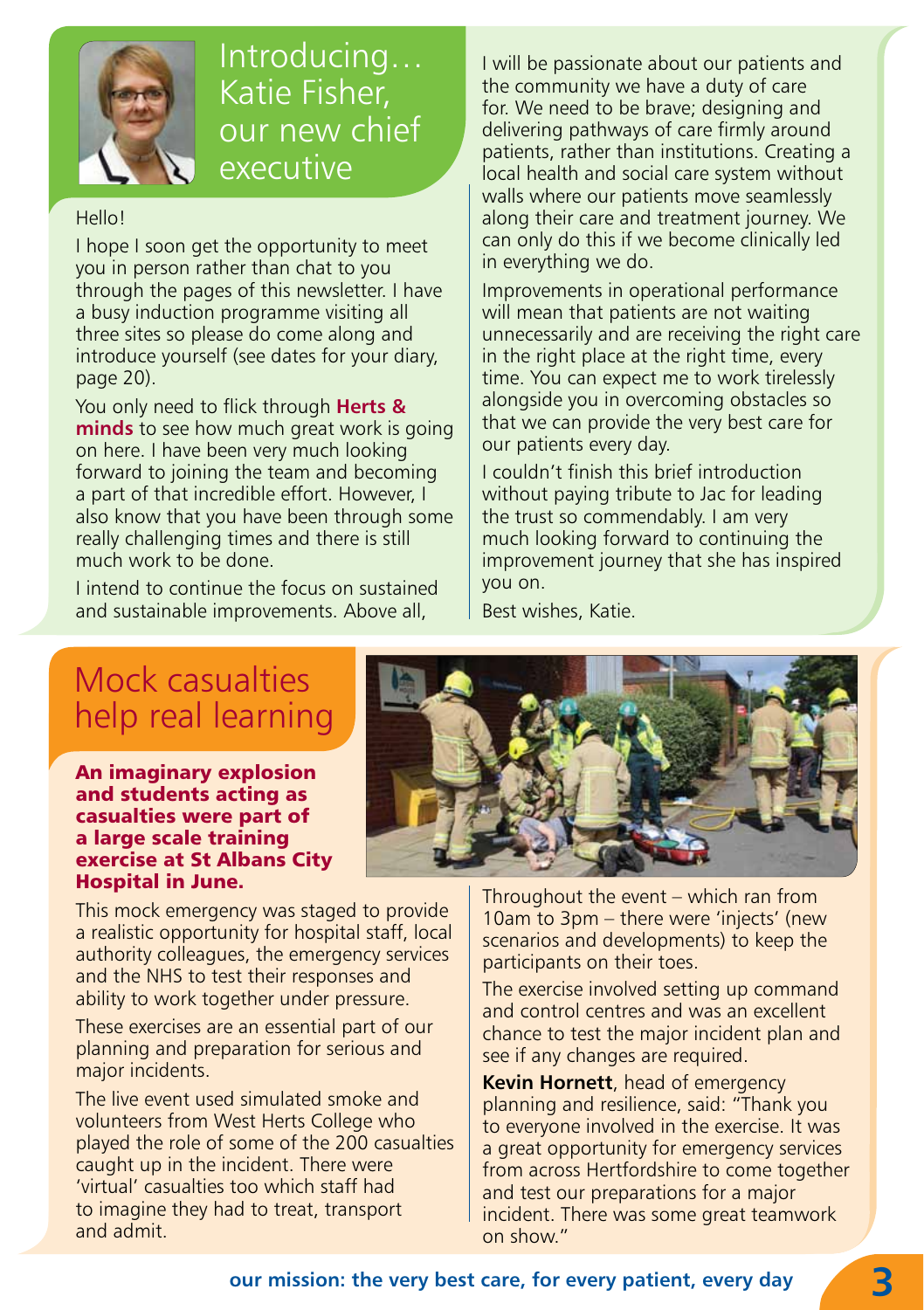## Social about our services

We now have more than 5,000 @WestHertsNHS Twitter followers. Twitter is also used by patients to let us know what they think about our services. Here's a few recent tweets:

"@WestHertsNHS Watford General Ridge ward care truly exceptional 3 week stay so kind & I was so ill #thanks"

"Fantastic service from 'WestHertsNHS Watford. Dr Shariff and his team performed a fantastic EUS. I feel very looked after

**MAMAZING LAGGE AND AMAZING A** contract properties X-Ray HHosp, heard her #patience #knowledge #compassion with different customers @WestHertsNHS"

" @WestHertsNHS Top service today at Watford General. Swift and on time. Love the self check-in  $\rightarrow$   $\prime$ 

**"**Top work from @WestHertsNHS who have sent me a text reminder about my hospital apt next week & telling me that a missed apt costs £150 – big tick! $\blacksquare$ 

"@WestHertsNHS thank you Hemel urgent care this morning, free parking, seen within 5 mins. Excellent service #loveournhs"

In our next edition, we'll share some of the great feedback from NHS Choices and Patient Opinion and from letters of thanks.

Herts & minds

**4**



Gail Fell is a receptionist in the outpatients department at St Albans.

- First single ever bought? *'I'm a Believer' by the Monkees.*
- 2 Favourite film of all time? *Pretty Woman.*
- **3** What luxury item would you want if cast away on a desert island? *Large supply of gin & tonic!*
- 4 Favourite sports team? *British Gymnastics Team.*
- **5** What did you want to be when you were 10? *An air hostess.*
- 6 What one piece of advice would you give to a new starter at West Herts? *Patience.*
- **7** What was your best experience at West Herts since you started? *Working with my colleagues, it wouldn't be the same without them.*
- 8 What gets you out of bed and into work in the morning? *My friend Gracie and doughnuts!*
- **9** What one thing would make a positive difference to your working day? *Windows! (and no, Gail doesn't mean the Microsoft product…!)*
- 10 Finally, tell us something people may not know about you. *I am a keen gardener and love my garden.*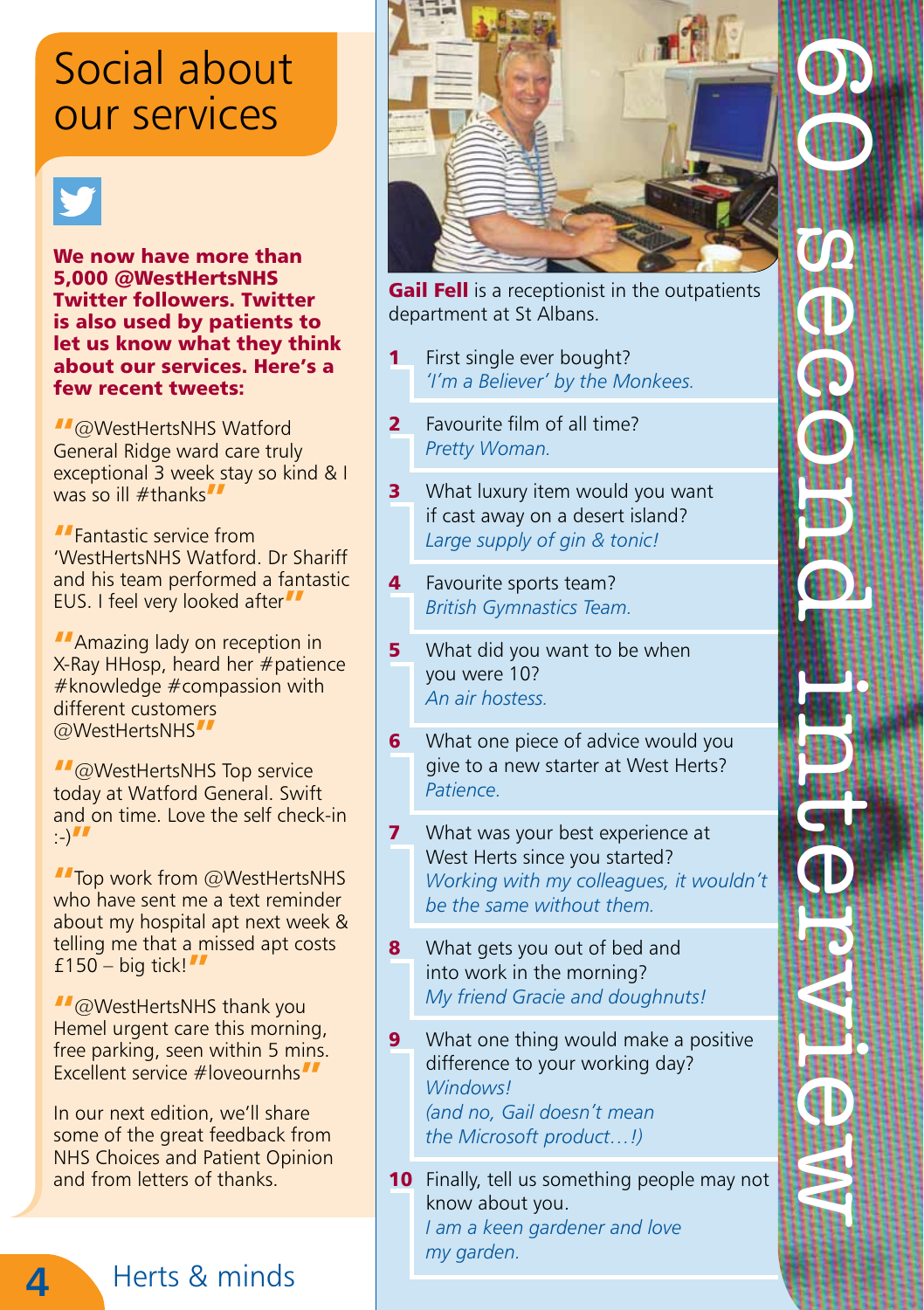

## The colour purple

The 'Purple Star' award is given by Hertfordshire County Council to recognise services that go the extra mile for people with learning disabilities.

So please give a round of applause to the winners – our very own abdominal aortic aneurysm team!

Diagnostic services can be harder to explain to patients with learning disabilities who don't always understand why they need to be in hospital as they may not feel unwell or have an obvious health problem.

Lesley Marks, the trust's screening coordinator, said: "I'm so pleased we've been recognised for the steps that we've taken to ensure that people with learning difficulties are able to access our services.

The AAA screening team receiving their Purple Star award

"We've invested time in reshaping our literature, making adjustments to our physical environment and running staff training sessions to improve our practices for people with learning difficulties. We also provide longer clinic appointment sessions when required.

"This award really does acknowledge some of the great work we've been doing to improve services for our patients".

**Does your service cater for people with learning disabilities? If so, are you doing enough to make it accessible? The trust has experts on hand to help and advise.** 

*Contact: Lesley Marks, AAA screening coordinator, lesley.marks@whht.nhs.uk, or call 01727 897719.*

## Mandatory training take-up triples

#### Mandatory training is now accessible online

A new training interface called e-Learning Zone is proving to be a great hit, with numbers of staff trained online increasing by 36%.

The new interface makes it easy to select a course and a test based on user roles: clinical, non-clinical and consultant. The content is available via the internet which means that you can complete your training from home. www.westhertshospitals.nhs.uk/training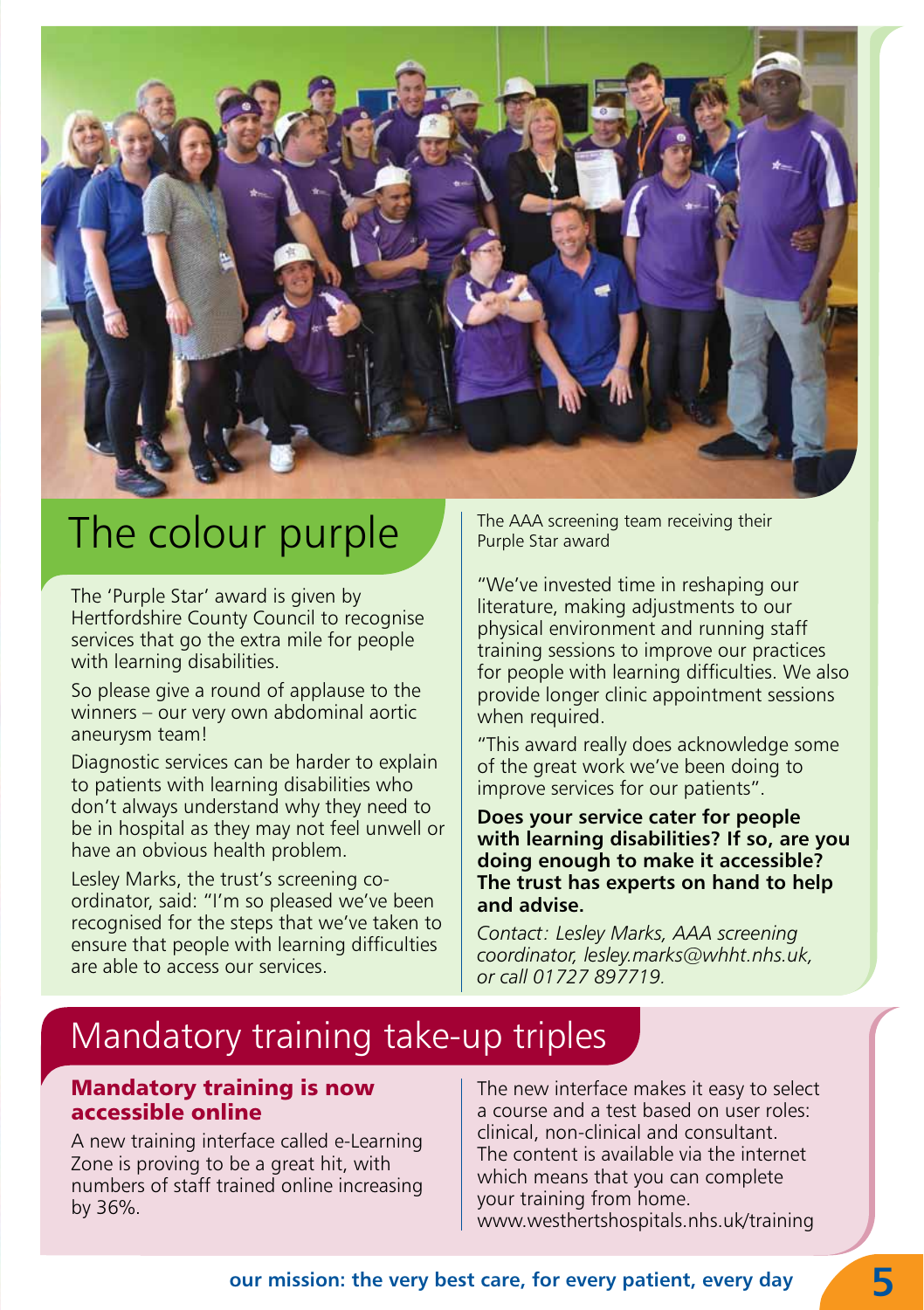## Well done to the respiratory medicine team!



Left to right: Dr Julius Cairn, Dr Matthew Knight, Dr Andrew Barlow, Dr Rahul Mogal

#### Huge progress being made in respiratory medicine

Congratulations to colleagues whose hard work and bright ideas have led to a complete overhaul of the respiratory medicine service. We asked the clinical lead for respiratory medicine, **Dr Andrew Barlow**, how this has been done:

"It's not an overstatement to say that respiratory medicine was heading for a crisis 14 months ago. Requests for outpatient appointments exceeded our capacity and the inpatient demands were equally challenging. The need to improve the support to patients with respiratory failure was acknowledged in an internal review and in the subsequent public report by the Care Quality Commission. At the same time the trust's team and colleagues at the Central London Community Healthcare NHS Trust were faced with the challenge of forming a clinical partnership whilst introducing new outpatient services. The solution seemed obvious: expand, innovate and adapt to the new demands.

Supported by my consultant colleagues **Dr David Evans**, **Dr Matthew Knight**, **Dr Julius Cairn** and **Dr Abi Jackson** we drove through a major reconfiguration to improve the delivery of specialist care to all our patients in A&E, the acute admissions unit and in the community. One of the measures – establishing the acute respiratory response team – means that a consultant led team is a bleep-call away Monday to

Friday to assess patients with respiratory failure, and where appropriate, begin non-invasive ventilation (NIV). We also provide telephone support to the NIV programme out-of-hours resulting in genuine, 24/7 cover. The increase in consultant numbers to nine means we can now run two separate ward-based rotas; one for the specialist respiratory ward at Watford and one for all the respiratory referrals across the hospital, including AAU and A&E.

New outpatient services include our ambulatory pleural service for patients with fluid collections around their lungs. Now, in one outpatient visit – which replaces an inpatient stay in many cases – we provide a detailed clinical assessment, followed by diagnostic procedures and in some cases definitive treatments. In doing this, we have stripped out 800-1,000 acute bed days a year so it's good news all round, with patients and the healthcare economy benefitting.

Transforming the respiratory service for our patients is about so much more than recruiting extra staff. We have rewritten protocols, overhauled booking systems and established new clinical competency programmes for nurses and doctors.

The results show that our efforts have paid off – 14 months ago there were 276 new patients waiting over 13 weeks for a new appointment but now we only have six patients waiting over 13 weeks. The follow-ups without an appointment are also impressive, falling from 1,324 from early last year to currently just 28.

Due recognition must also extend to the excellent management team lead by **Elaine Odlum**, the divisional manager for medicine and **Kirsty Green** our service improvement lead.

We are now ready to face all the challenges and opportunities that lie ahead; there will be many more years of innovation and clinical excellence to come."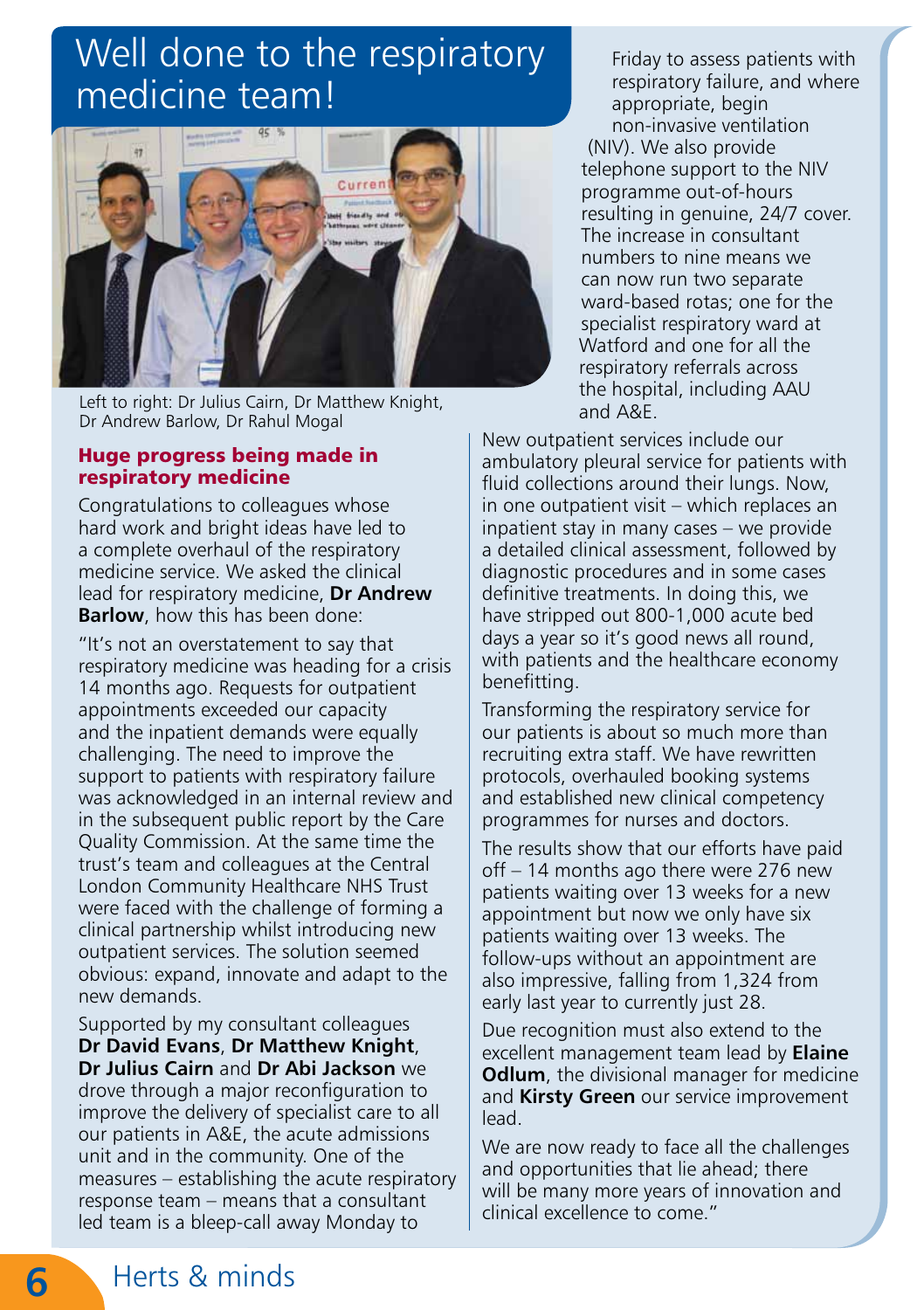## On the road to improved hospital access

hospital that will open in 2020. It will provide a direct link to Watford town centre, Watford Junction mainline station and central London."

A £20m project to improve access to Watford General Hospital reaches a significant milestone in October when the new access road linking Waterfields Way in Watford and the bottom of the hospital car park is set to open.

The new road (which forms part of the wider 'Watford Health Campus') is expected to be used by 60% of traffic coming to and from the hospital including staff and patients. It will also enable quicker access for ambulances coming from the east side of Watford and from the M1.

**Tim Duggleby**, our head of strategic development, said: "We're entering an exciting phase in the development works around the hospital and staff will notice a great deal of activity at the bottom of the site over the next few months. As part of this project there will also be a new Metropolitan Line tube station close to the He added: "The good news for staff is that we will also start work to improve car parking facilities although it will be several years before we get the permanent car park solution we all want.

"We also plan to increase the number of disabled spaces from 60 to 100. We apologise for the inconvenience caused by the temporary car parking arrangements which were essential to facilitate the works on the new road. We will be working hard over the next two months to make significant improvements to both the condition and layout of all our car parks, roads and footpaths".

The Watford Health Campus is focussed on helping to regenerate west Watford and is being overseen by Watford Borough Council. As part of the wider plans there will also be new housing, shops and potentially a new school.

## Record-breaking recruitment

Last September our band five nurse vacancy rate stood at 32.4%, one of the highest in the UK. Since this time we've recruited more than 300 new nurses and midwives to help us deliver the best quality care to our patients. Our vacancy rate for band 5 nurses today stands at 8.7%.

Around half of our new starters are from overseas and so will have all been through an extended induction process. They are now settling into their jobs across our three hospitals.

Clinical skills facilitator **Sarah Griffin** has been busy welcoming them: "I'm really happy to have these new recruits on board.

"They are dedicated to helping us give the best possible care to every patient who walks through our doors. I am looking forward to watching them develop their careers at our hospitals."

New starter **Lucian Miron**, is from Romania's capital city Bucharest. He's working with acutely ill patients on Croxley Ward at Watford and says he loves his job. He said: "All the staff are friendly and co-operative. They are good people and I want to continue my career here at the hospital."



Lucian – one of our new nurses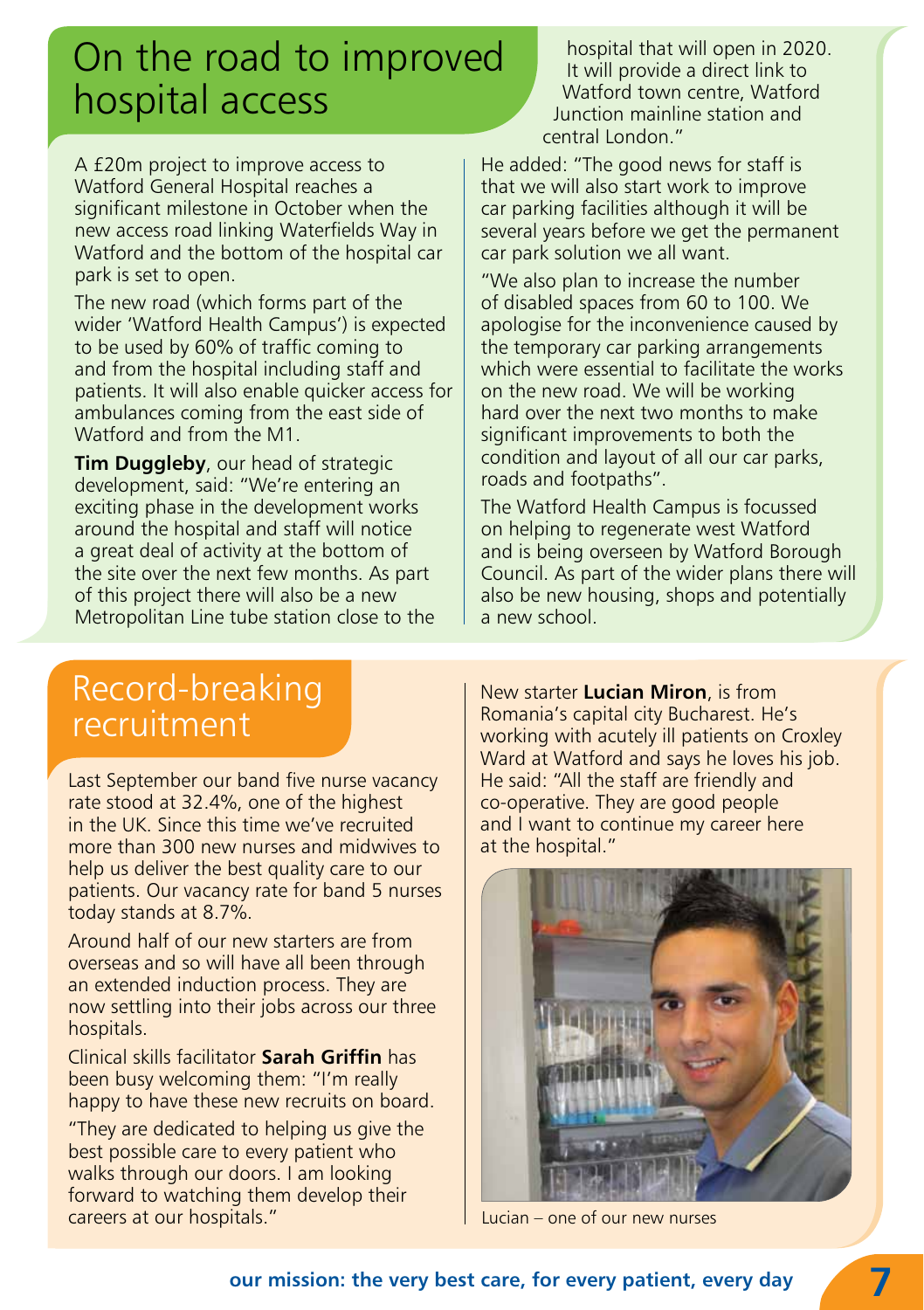## Calling all nurses and midwives…

Tailored support is on offer to all our nurses and midwives facing the new revalidation process.

Nurses and midwives will know by now that 'revalidation' has replaced the 'post registration education and practice (PREP) standards' and the three yearly notification of practice.

We want to help you through this new process so lead nurse for education, **Karen Bowler**, is contacting staff across our three sites whose applications are imminent. Her message is that you don't have to do this alone and it really is nothing to worry about.

"I can talk you through it step by step and tell you exactly what to do. It's straightforward, achievable and clear and easy to complete.

"The nurses I have guided through it so far have actually found it valuable and empowering. It's an excellent way of showing how professional we are."

**Christie Cobbledick**, (picture above) junior sister at Watford, was one of the first nurses to complete the process.

"I've been supported every step of the way and it really isn't anything to worry about. Start early, don't be frightened, because you



do most of these things on a daily basis. Keep it simple, don't over-think it."

Chief nurse, **Tracey Carter** added: "All nurses and midwives now have to demonstrate to the Nursing and Midwifery Council (NMC) that they remain fit to practice, and are living the values of the revised NMC code, by reflecting on their practice and engaging in discussions with colleagues.

"I encourage you to sign up to NMC online and make sure you are aware of your revalidation renewal date."

Tracey added: "NMC Online is a great resource to help you. New material and updates are added regularly so please update yourself with the changes to the renewal process, particularly the timelines, which have come into effect already."

*The website address is http://revalidation. nmc.org.uk/download-resources* 

## Mayor shows he cares about carers

Councillor Robert McLean, Mayor of Dacorum, visited Hemel Hempstead Hospital to celebrate the vital role carers play in ensuring the health and wellbeing of those they care for.

Staff and carers were delighted that the Mayor was able to attend, chat to them about their commitment and acknowledge all their hard work. His visit in June was part of Carers' Week. There are currently around 115,000 carers in Hertfordshire.



Mayor makes a visit to Hemel Hempstead Hospital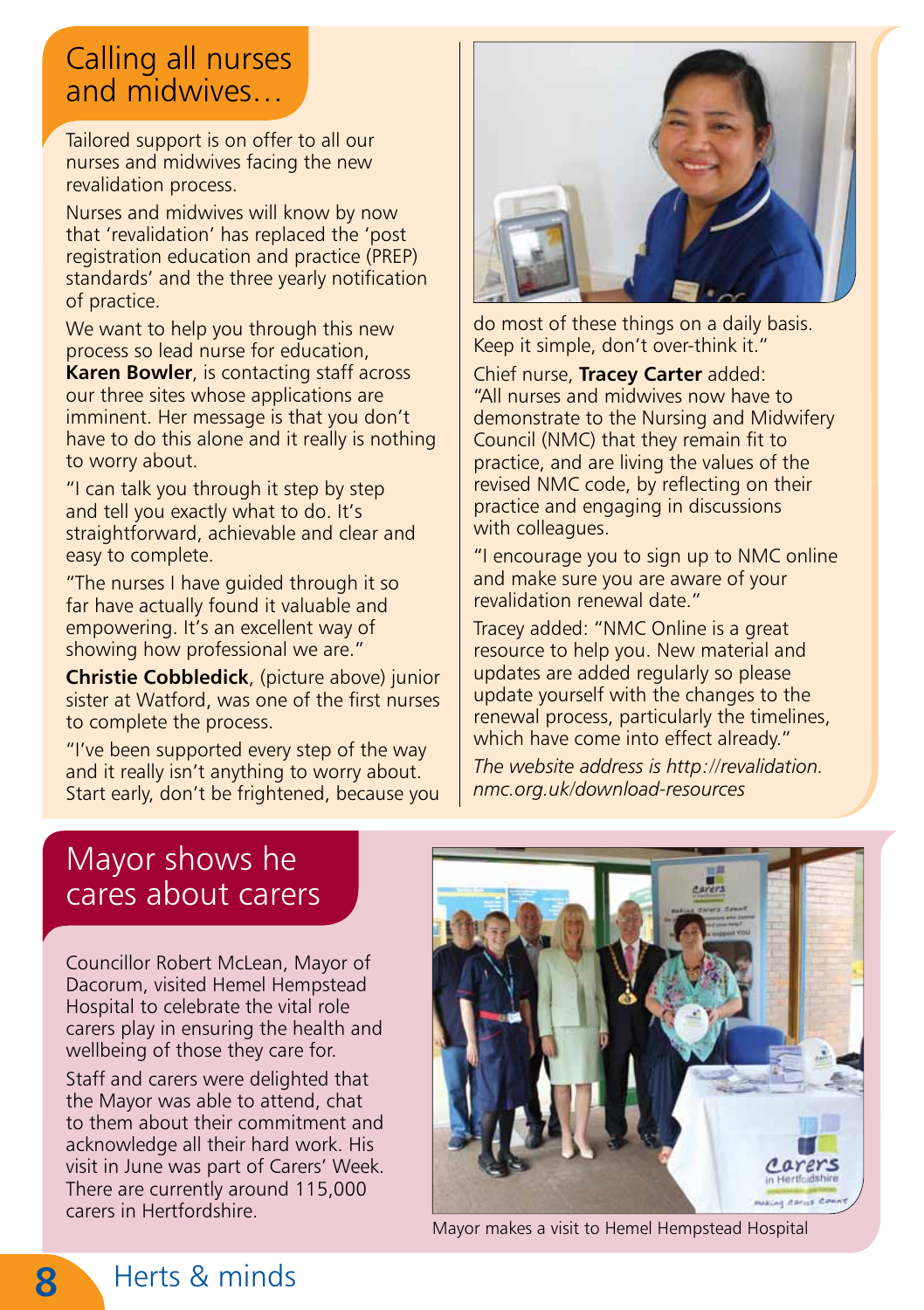## Hip hip hooray for our award-winning staff!

Congratulations to the hip fracture team for winning the Health Enterprise East Innovation Awards.

The team won the award for their project 'Living in comfort, cherishing life', which judges praised for its "dramatically improved outcomes" for elderly patients following hip fracture surgery.

The team has a track record of success. Last year they won the Health Service Journal's prestigious annual award for Patient Safety. On that occasion, the judging panel cited their "value driven" and "patient-centred" approach and said West Herts was "a clear winner in this category".

Following a mortality alert four years ago the team had to look beyond the best practice guidelines to improve patient care. A rigorous and transparent review of the care pathway saw mortality fall to the national average of 8.5% in the first year; 6% in the second year; and just 3% in 2016. Impressive progress!

### Curtain up on theatre improvements at St Albans

Hard work, dedication and team spirit has meant St Albans has all six operating theatres open again for orthopaedics, ear, nose and throat, ophthalmology, gynaecology, breast oncology, urological and general surgery.

In April last year the hospital carried out a ventilation assessment survey and closed theatres one and four immediately.

Theatre one opened again ten days later once issues relating to the ventilation system were fixed. And, following an eleven-month closure, theatre four is now up and running.

Theatre four had previously held up to 40 operations a week, the majority of which were hips and knees so in the meantime there was a great deal of extra Saturday work, juggling of lists between other theatres and the extensive use of a mobile theatre.



Dr Latha Thangaraj (right) and team with their Health Enterprise East Innovation Awards prize

The team had mainly focussed on interventions to reduce mortality. However, they were also pleasantly surprised by the reduction in post-operative delirium which resulted in a decrease in the need for one to one nursing, lower use of antipsychotic agents and improved patient, carer and staff satisfaction.

The awards demonstrate how rigorously the team has worked to improve the service.

With nearly 500 hip fracture patients coming through our doors each year, it's good to know that they are in such safe and caring hands.

The team's success shows that they really do embody our values: commitment, care, quality.



Operational theatre manager **Matt Sykes** (above) said: "Staff here have pulled together to reduce the impact on patients as much as possible. Impressively, the hospital lost just 25% of its planned procedures during that period and the numbers of complaints during that time did not rise."

Work was also carried out to changing rooms which now have new sinks, toilets, showers, flooring and lockers.

"It's surprising what a lick of paint and a new floor can do – the nicer environment has had a positive effect on staff morale."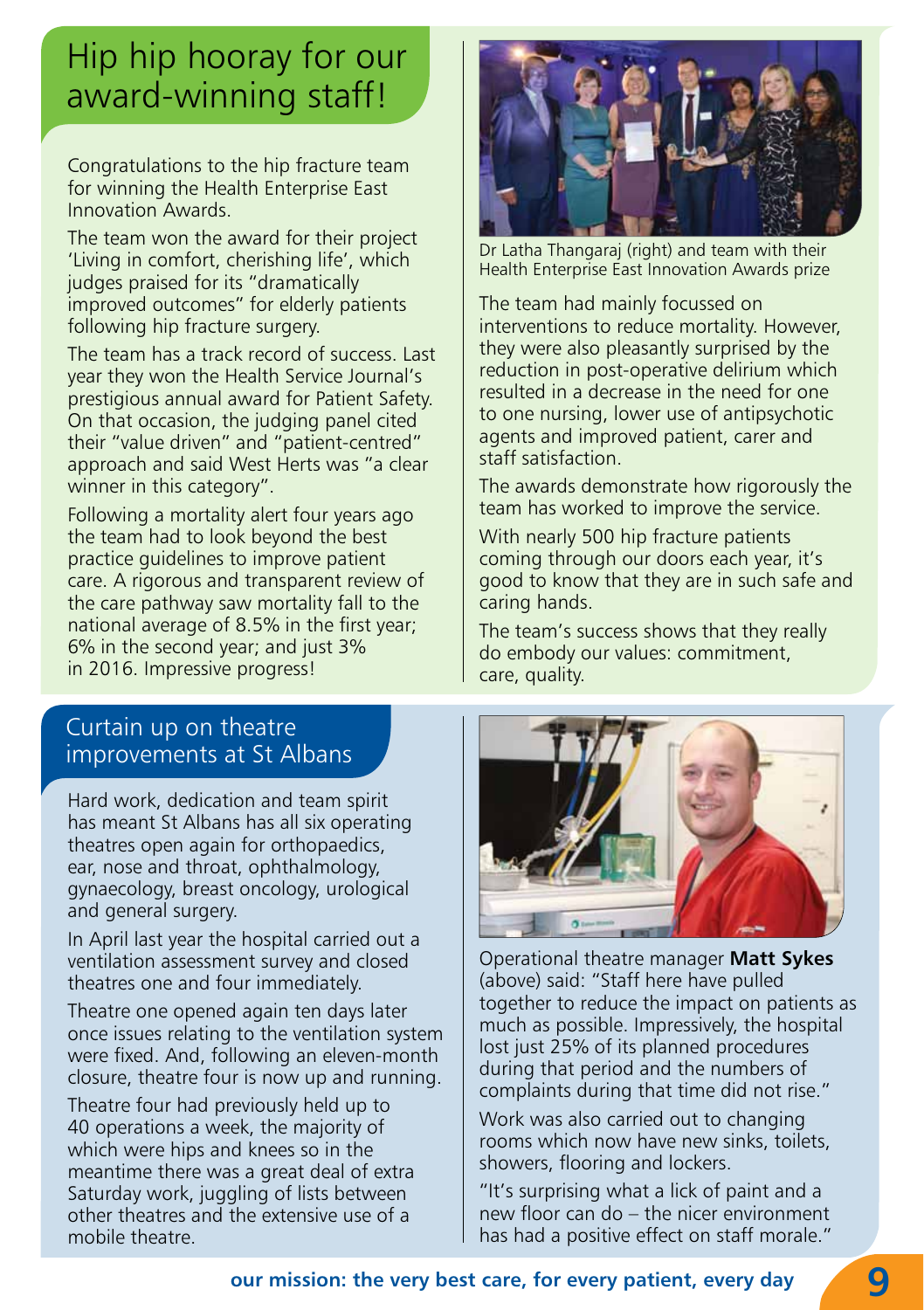## Who's Who Meet the Board of Directors



Professor Steve Barnett Chairman



Jonathan Rennison Non Executive Director Senior Independent Director



Ginny Edwards Non Executive Director



Katie Fisher Chief Executive



Don Richards Chief Financial Officer



Helen Brown Director of Strategy & Corporate Services

The September and October edition of **Herts & minds** will feature our divisional management structure and associate medical directors.



Kevin Howell Director of Environment



Jane Shentall Director of Operational Development & Elective Care Performance

Herts & minds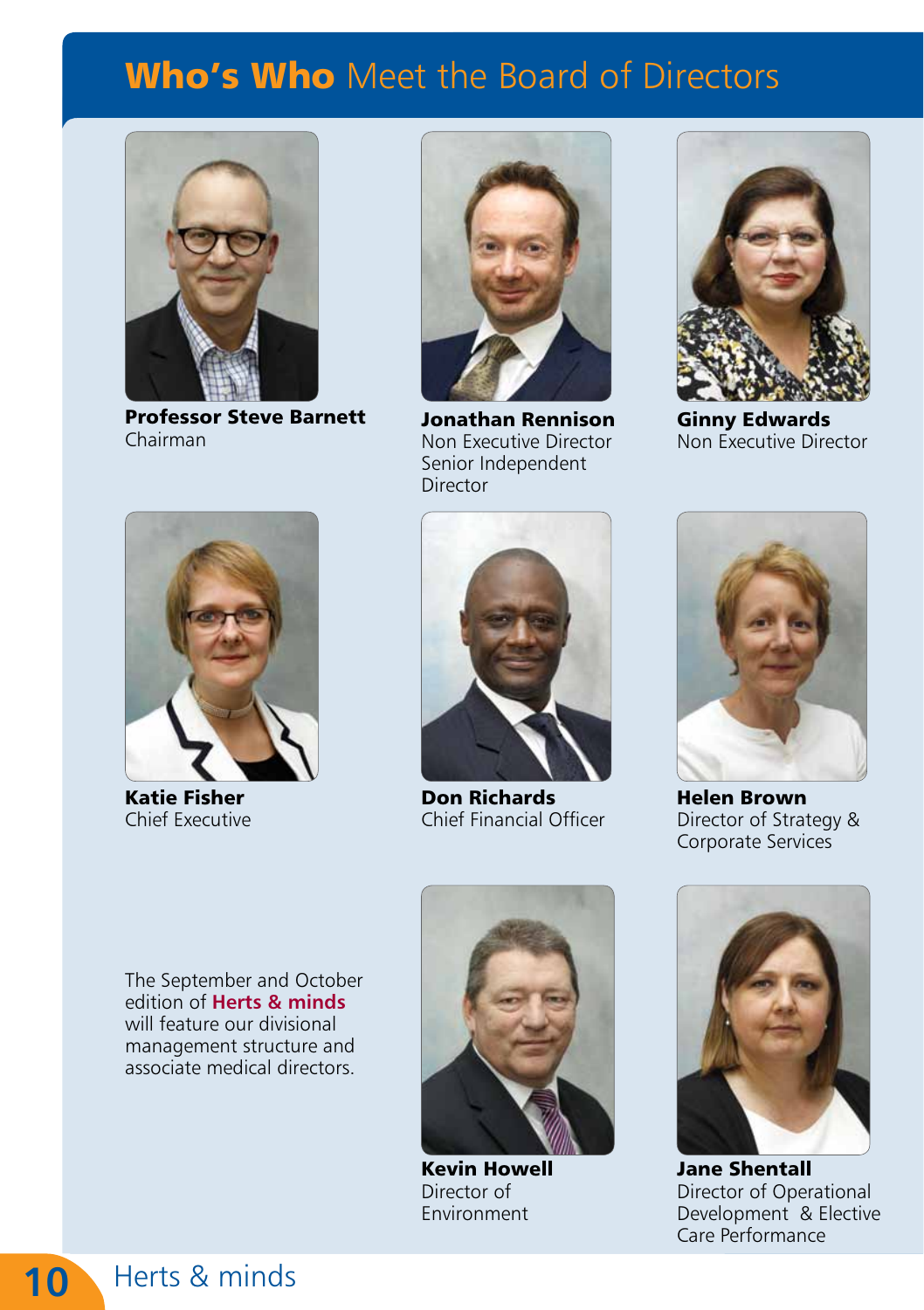## West Hertfordshire Hospitals NIS

NHS Trust



John Brougham Non Executive Director



Phil Townsend Non Executive Director Vice Chair



Paul Cartwright Non Executive Director



Sally Tucker Chief Operating **Officer** 



Tracey Carter Chief Nurse & Director of Infection Prevention and Control



Michael Van der Watt Medical Director



Lisa Emery Chief Information **Officer** 



Louise Halfpenny Director of Communications



Paul da Gama Director of Human Resources & Organisational Development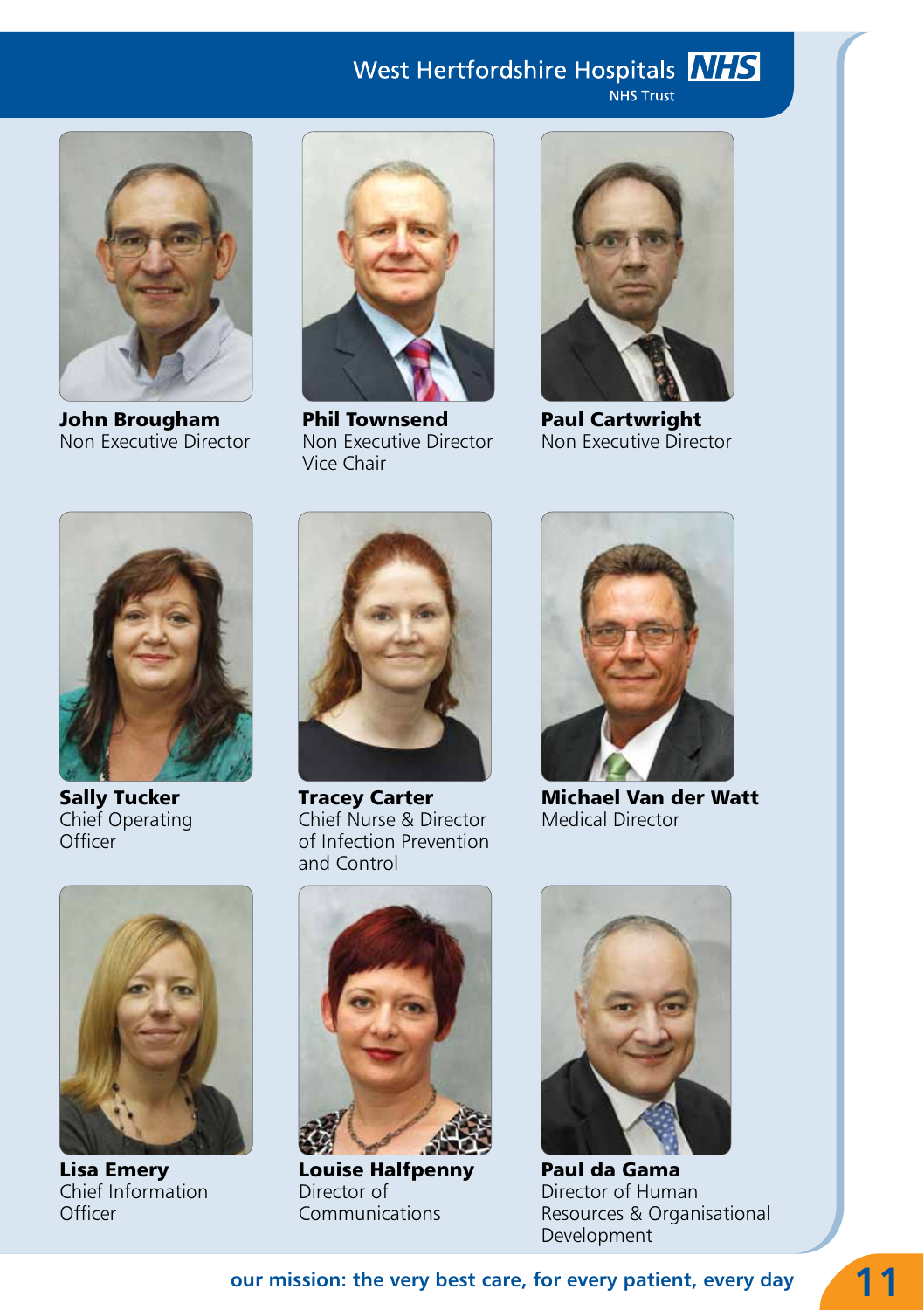## Make a date with Datix

#### **In August the risk and Datix team is running a 'Datix roadshow' to provide training on how to report an incident and raise a risk using Datix.**

**Jackie Smith**, head of risk, assurance and compliance, said: "This training is in place so all staff know how to report an incident and raise a risk. The sessions can be tailored to individual teams and departments and the Datix team can attend your meetings to deliver the training so please do contact them to arrange this. The roadshow will start on 15 August.

She added: "The Datix team is working on improving the incident reporting form by making it easier and quicker to use. Work is also underway to provide reporters with automated feedback to keep them informed of the actions taken as a result of their incident form."

There are three levels of training available. If you would like to book training please contact Datixweb@whht.nhs.uk

Level 1: (All staff should complete) How to report an incident and raise a risk – this gives staff an understanding of what should be reported on Datix and  $\overrightarrow{A}$  An image from the trust's new risk video

how to report it correctly. It also covers the difference between an incident and a risk.

#### Level 2: (Band 6 and above)

How to investigate an incident on Datix – this training is for staff who need to review incident forms and provides staff with an understanding of which fields need to be completed and how to document an investigation on Datix.

For staff who require access to the risk register they will also be shown how to update and add risks.

#### Level 3: (quality governance facilitators and divisional management teams)

Analysis and reports from Datix – this will provide staff with training on how to run reports and pull data out of Datix, this will allow staff to carry out trend analysis or provide data for reports and committees.



available via the intranet

## The Eliminators!

#### 'New Harm' describes harm that is acquired during a patient's hospital stay.

It includes falls, pressure ulcers, urinary tract infections with a catheter and new venous thromboembolisms (VTE).

A crack team of dedicated staff have plotted and planned to take on harm and eliminate it, wherever and whenever it threatens to appear!

Thanks to their efforts, the risk of new harm to our patients has been assessed and is now at 0.06%.

Put another way, this means that 99.04% of our patients have not been subject to new harm. This is above the national average of 97.9% so well done to the specialist nurse team and all staff who have helped to make this happen.

Part of the success has come about as a result of our specialist nurses (who between them manage falls, continence, nutrition, pressure ulcers and VTE) moving to a shared office which enabled them to work collaboratively with the sole aim of eliminating new harms to our patients.

They have worked tirelessly with ward staff to raise the awareness of potential harm to patients and have also produced a quarterly newsletter (The Harm-Free Care Newsletter).

The trust's quality lead nurse **Sarah Lafbery**  said: "Congratulations to all staff who have enabled us to achieve these great results for the patients they care for. These efforts truly reflect our mission statement: the very best care for every patient, every day."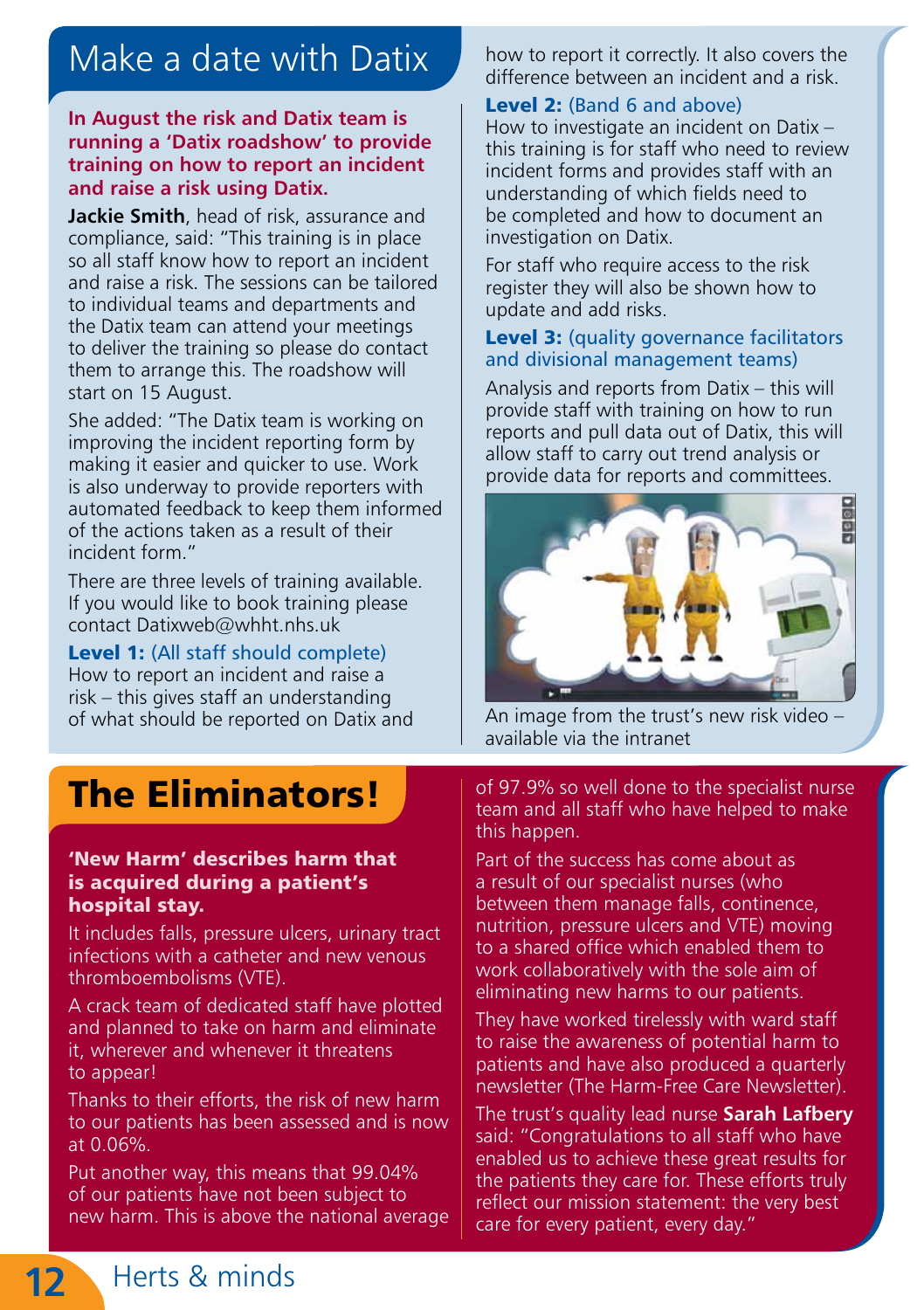## See...Start...Support...Sustain Figures on

Sue Whiterod from the trust's organisational development team explains what See…Start… Support…Sustain means for our staff…

 Our aim is for everyone to feel valued, pleased and proud to be part of West Herts. **''**

For many staff, their families and friends, the trust is also their local hospital. This creates a very strong sense o<sup>f</sup> belonging and is one of the reasons why so many staff (me included!) stay so long.

We are also proud of the increasing number of staff joining us from overseas. This has two benefits: adding to our already rich diversity and increasing our younger workforce.

Our hope is that everyone will tell a positive story about 'this is why I want to commit to working and doing my very best for West Herts.'

Our success in recruiting staff locally, nationally and internationally must be matched by retaining them as well as our existing staff who have acquired a wealth of organisational knowledge.

Our **See, Start, Support, Sustain** programme is all about **see**ing opportunities to recruit, **start**ing new staff off with a positive welcome and induction, **support**ing them as they settle into their roles and **sustain**ing them throughout their careers.

We want to build a working partnership with our employees that recognises that our lifestyles and needs change as we grow, have children, get older, face health problems, look after elderly parents and maybe a change in career direction. The needs of our service change too. That is why we are striving to make our hospitals great <sup>p</sup>laces to work, train and retrain.

By offering flexibility and opportunities we hope to create jobs that develop with and for our staff and services.

When I became a mum quite late in life, the trust helped me flex my role and working hours which I greatly valued. It is always worth talking to your manager if your situation changes and you need to alter your hours or role.

In addition, you might want to explore buying additional annual leave and taking advantage of a wide range o<sup>f</sup> health and wellbeing offers – as outlined on page 18.

I hope this article demonstrates that we value our staff and why **See…Start…Support…Sustain** is here to stay! With best wishes, Sue. **''**

Sue is the trust's associate director for organisational development, engagement and equality.

## the prize

The CQC Champions aren't hoping for sporting glory, a trophy or to win a tournament. The prize they're after is the best



CQC inspection possible! Nearly 100 staff including medical, nursing, management and admin make up this force for good.

Their aim is to make sure that we are ready to receive our inspectors in September and that we all know what to expect.

The group – which meets fortnightly – has helped shape the presentation that Katie Fisher (our new chief executive) will give to the CQC in September. They have also contributed to a staff handbook that tells staff about the forthcoming inspection and will be working with the communications team on the key messages that sum up our improvement journey.

The champions are also rolling up their sleeves and getting stuck into the selfassessment process as well as working through some of the likely questions the inspectors might ask.

The group will also be meeting in Hemel Hempstead and St Albans.

*For more information, please contact Erin Yau, programme manager for quality improvement, via email or on 07788 818788.*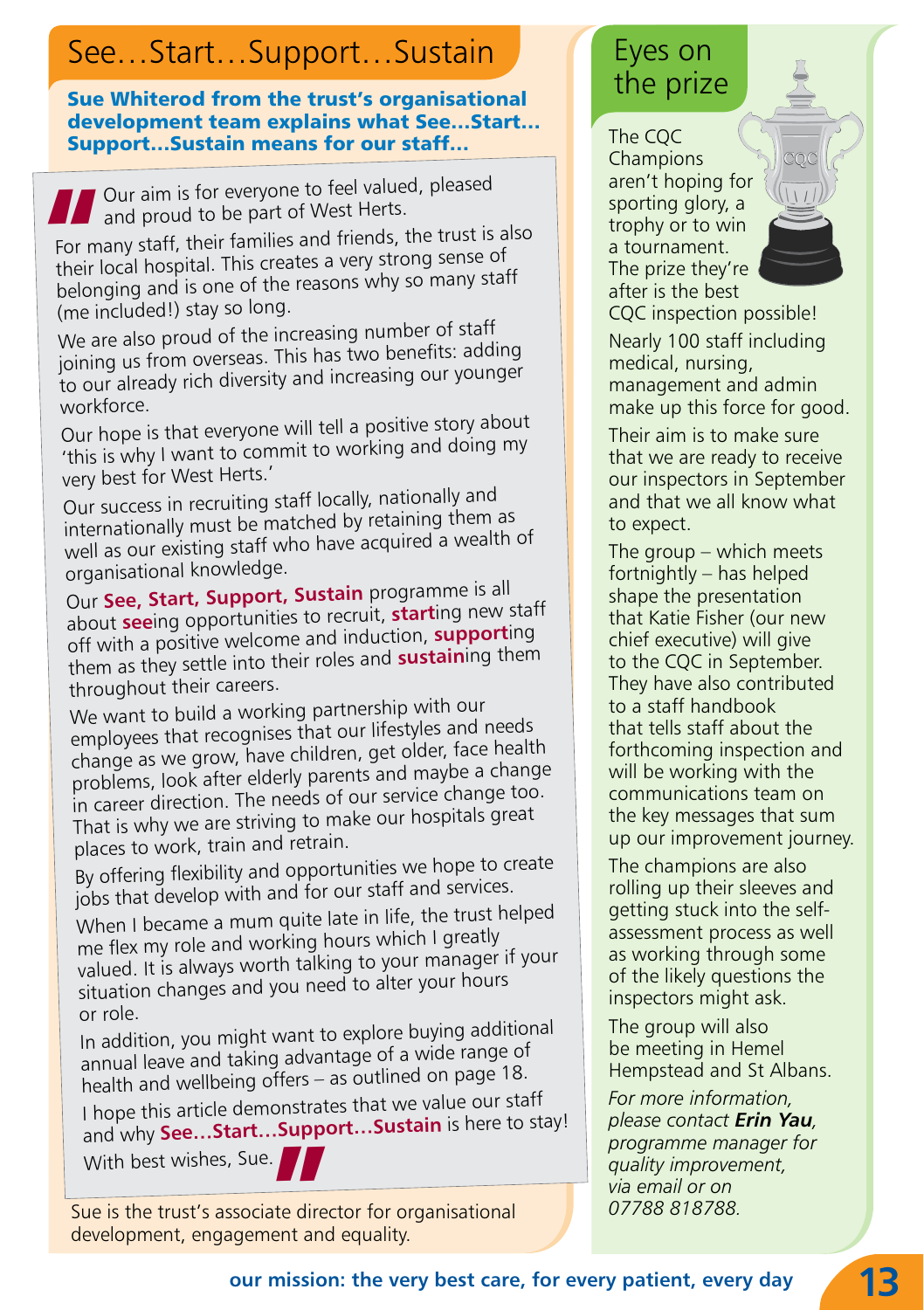## Lower mortality rates than expected for the second year running

#### Latest statistics prove that patient safety is our top priority.

Statistics from the healthcare intelligence specialist Dr Foster show that we have far fewer deaths than expected. Hospital Standardised Mortality Ratio (HSMR) figures compare the number of patients who die in a hospital with the number expected to.

Put simply, ratios under 100 mean there are fewer in hospital deaths than expected.

Our HSMR is 85.25 and places us favourably against other trusts – we have the 15th lowest HSMR out of 136 non-specialist trusts nationally. This statistic – based on figures from March 2015 to February 2016 – puts us in the top 11% when compared across England and within the East of England region we have the fourth lowest HSMR.

Our rate has dropped from 'statistically higher than expected' to 'statistically lower than expected' over the last four years, and for the last two we have seen 'lower than expected' rates.

Medical director **Dr Mike Van der Watt** said: "This is extremely pleasing news. **Reducing** death rates is the result of multiple streams



Mike Van der Watt, Medical Director

of work to improve patient safety, all coming together. We have also invested in more consultants, nurses and midwives, strengthened governance processes and have established a 'hospital at night' team, in partnership with an ITU outreach team. Monthly reviews of all deaths have allowed for learning to be disseminated quickly.

"We have moved from being in the worst 10% of hospitals to be in the company of some of the best hospitals in this country, with a statistically 'lower than expected' mortality on both weekdays and weekends. We know we have more to do and will continue to work with our partners to improve things even more."

## Question time!

As you read your way through **Herts & minds** you will be awash with good news and brimful of fascinating facts and figures. Here's a quick quiz to test what you can remember. The answers are upside down at the bottom of the page.

- 1. How many metres are our charitable stompers climbing to raise money for the neonatal unit?
- 2. **ITU nurse Anne Hunt** invites you to join her on a bike ride when is the first one?
- 3. What colour was the special award given to our **abdominal aortic aneurysm** team?
- 4. Lucian Miron is a nurse on **Croxley ward** who joined us recently from Romania what is Romania's capital city?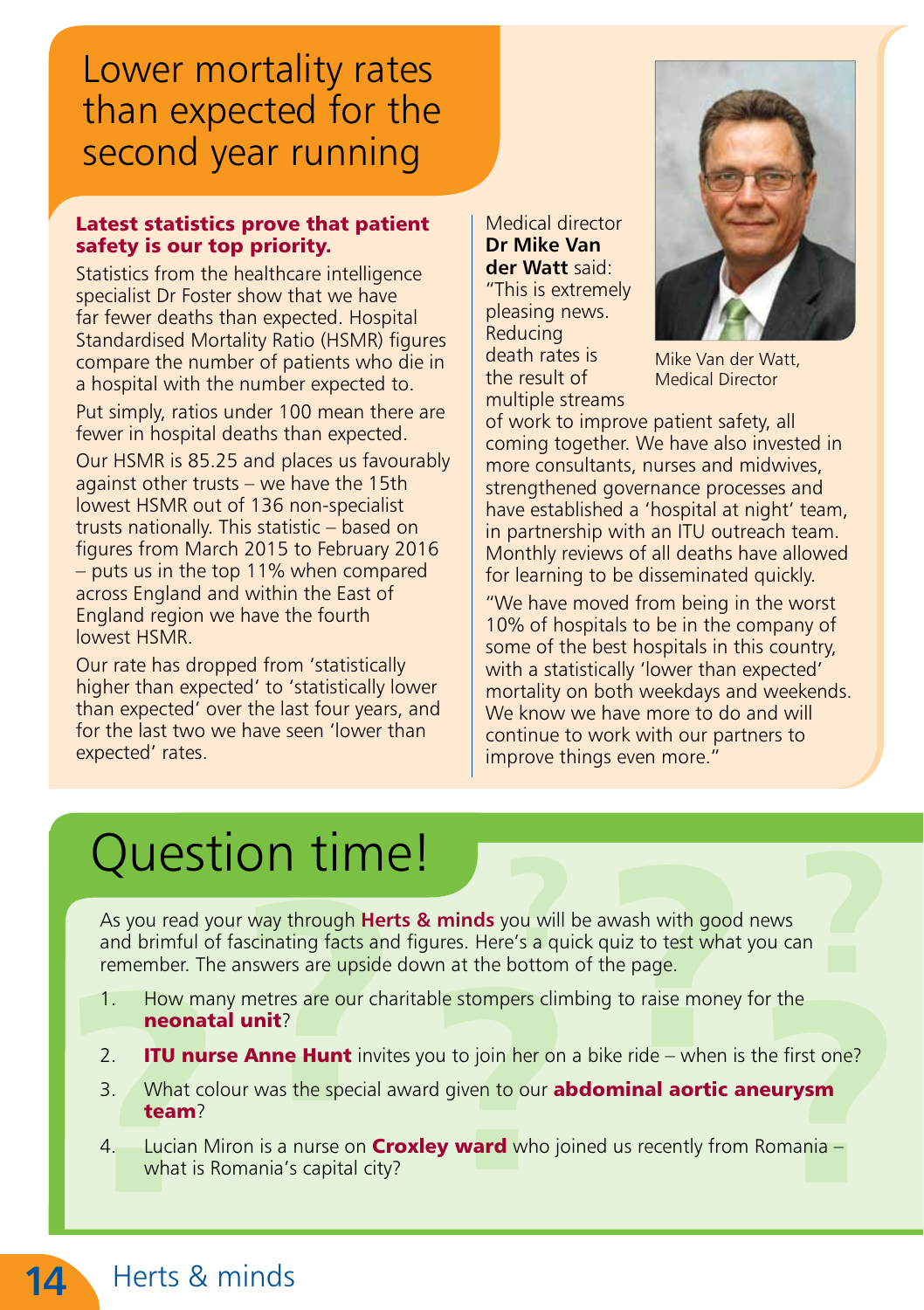## Schwartz Rounds have "exceeded all expectations"

Schwartz Rounds have been hailed a success with 87% of attendees rating them as 'excellent' or 'exceptional'.

The 'rounds' are meetings where staff from all disciplines can reflect on the emotional aspects of their work. The sessions are led by a group of panellists and everything that's said is confidential. Evidence from research into the effectiveness of Schwartz Rounds shows the positive impact they have on individuals, teams, patient outcomes and organisational culture.

**Louise Hultquist**, acute admissions unit senior sister, attended February's session: "The session showed me that the trust believes in caring for its staff as well as its patients. It made me feel valued and part of a bigger team."

Five rounds have been held so far and there are plans for another seven by the end of the year. Some 91% who attended said they would recommend the session to their colleagues and 93% said they planned to attend again.

Here's some feedback about the rounds: "A well organised session which will help to improve my clinical practice in future especially in understanding how my

colleagues work and deal with pressure while doing their job."

"An excellent forum to discuss 'undiscussed' issues."

"Brilliant open discussion, well led with excellent panellists."

**Tracey Carter**, chief nurse and the executive director who has driven this project forward said: "The rounds have exceeded expectations and we've had some



Our colleagues have found it really

fantastic feedback. Louise Hultquist, senior sister – acute admissions unit

powerful to hear others speaking openly and honestly about their experiences. "

She added: "Research shows that the sessions can help staff be more empathetic and confident in handling sensitive issues; as well as being more open to expressing thoughts, questions and feelings. All of which is better for our patients."

#### Would you like to go to a Schwartz Round?

*The next ones are on 9 September, 7 October, 9 November & 8 December. Venues to be announced nearer the time.*

- 5. **A team from the trust** is taking part in a 10k run through London on July 10 for which charity?
- 6. The CQC inspection is…when?
- 7. Our mortality rates are impressive out of 136 non-specialist trusts nationally, what number are we?
- 8. Who is the person ready to lend our **nurses** a hand with revalidation?
- 9. **The respiratory service** has implemented many improvements lately how many consultants are now part of the team?
- 10. Who is the trust's new **head of fundraising**?

1. 3,353 metres 2. July 25 at 9.30am 3. Purple 4. Bucharest 5. The Michael Green Diabetes Foundation 6. September 6 - 9 7. 15 8. Karen Bowler 9. Nine 10. Bridget Orchard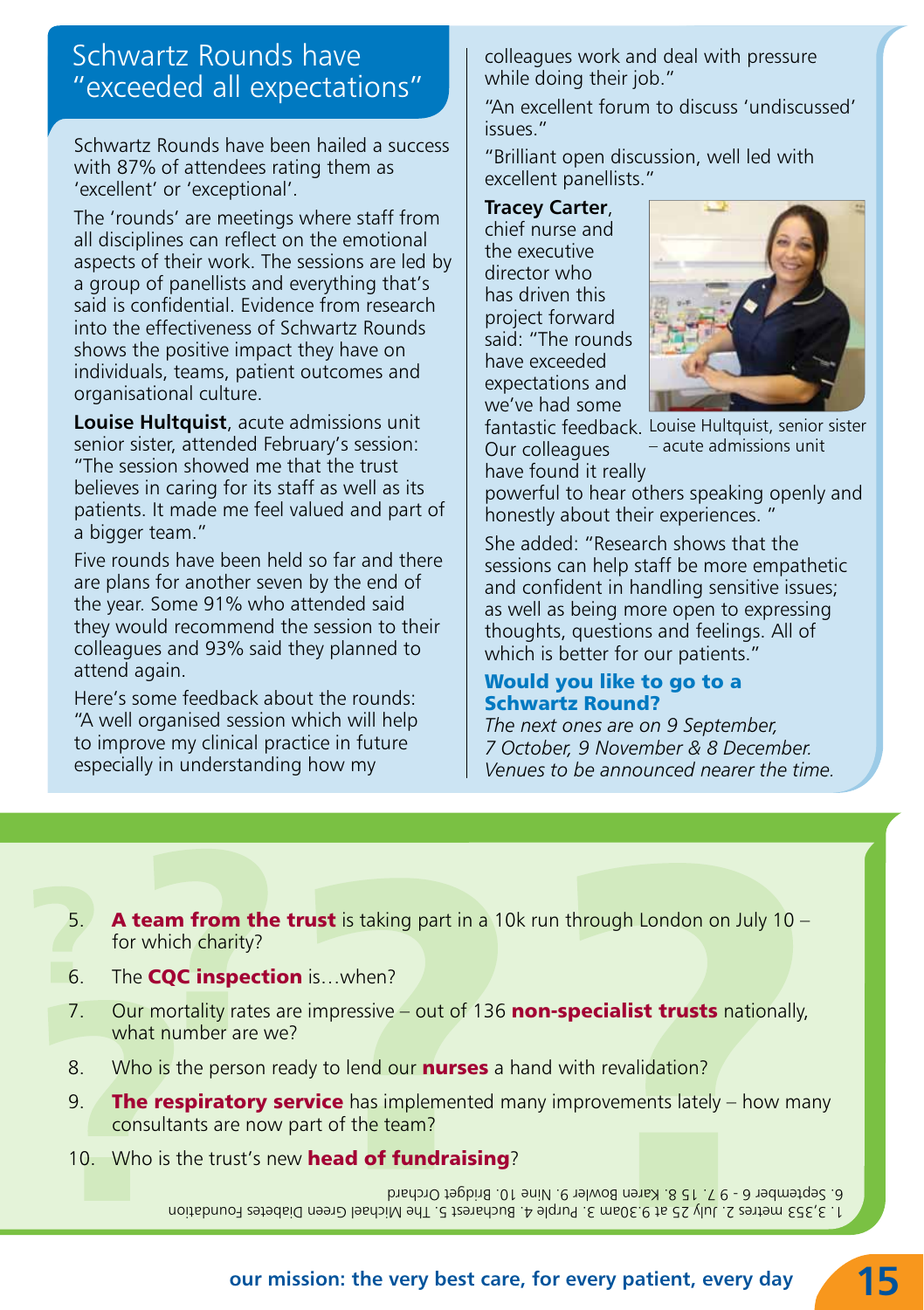## Estates update

Our estates team has been busy making a range of improvements across our sites as well as moving staff and services and preparing for exciting new facilities. Here is a selection of key projects:

- upgraded the theatre changing rooms at St Albans as well as a phased programme to replace theatre doors
- 24/7 security at all three sites, additional patrols, upgraded door access system and additional CCTV at Watford
- created additional triage areas and the Windsor Unit which is specifically for frail, elderly patients
- upgraded ventilation systems in the mortuary and at theatres in St Albans and Watford
- refurbishment of theatre changing rooms at Watford

## Staff fundraisers rise to the challenge

*Bridget Orchard, our new head of fundraising, presents two very special sponsorship opportunities…* 

It's the time of year when thoughts turn to having a barbecue or a relaxing picnic. Well, not for all of us…

By the time you read this, 15 nurses and doctors from the neonatal unit will have experienced the ups and downs of the 'Peaks for Premies' challenge.

Our hardy and big-hearted colleagues were joined by Jonathan Rennison, one of our non-executive board directors.

Not only does the challenge involve scaling the three biggest peaks in Scotland, Wales and England – it has to be done in 24 hours!

The 10 hour drive between mountains leaves just 14 hours to climb up (and down) 11,000 feet (3,353 metres). And this is all for the neonatal unit. Even though they have now finished this

feat – you can still show your support at **www.justgiving.com/peaks4premies**

Hopefully, the course faced by nine staff running for charity will be a little less hilly!

- working on an expansion and refurbishment of endoscopy (due to be completed by December)
- move of the HR team from H block to Shrodells
- pre-operative Assessment has moved into the bottom levels of Shrodells.

More moves are planned as part of the enabling work for a new cardiac CT and MRI scanner at Watford. There will also be moves to allow for cardiology to relocate to the building previously used for sexual health.

In addition, work is underway to create a simulation suite in the medical education centre. **Kevin Howell**, director of environment, said: "I would like to thank our staff for their patience. I know the sites – particularly Watford – are far from perfect, but we're making the best of them and are finding ways to support many service developments, despite the limitations."



On July 10th, the runners – mainly from the information team and led by **Lisa Emery**, chief information officer – will be seeing the sights of London speed past on the Vitality British 10k London Run. They are raising money for the work of the Michael Green Diabetes Foundation. The Foundation was established by Joanne Green after her husband Michael died, aged 53, following complications related to Type 2 diabetes.

Lisa said: "People forget that diabetes can be fatal. That's why it's so important to understand that this condition can be reversible and preventable if people are aware of the symptoms.

"The Foundation does a great job in helping to change unhealthy lifestyles and it also supports the work our staff do to care for patients with diabetes."

*To support, go to: http://uk.virginmoneygiving.com/ team/TeamWestHerts*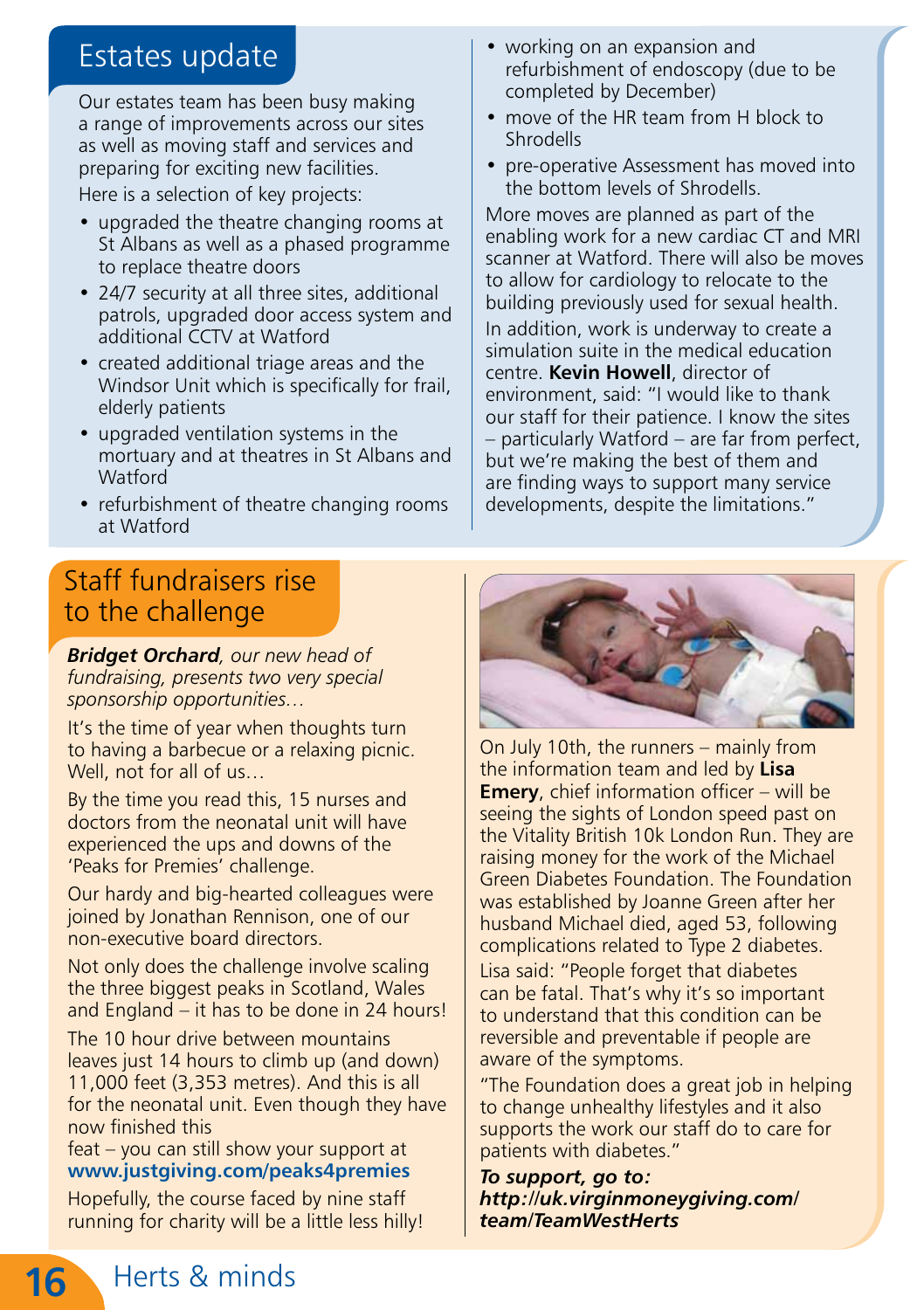## Safety stories

#### Come along to the next 'Stories around Safety' forum

Reducing risk to patients is at the heart of a new forum which has been launched across the trust.

In a bid to share learning from and prevent a recurrence of 'never events' and serious incidents, the nursing team are running monthly workshops called 'Stories around Safety' – SAS. These are for all staff, clinical and non-clinical, and are designed to encourage open conversation about safety issues and concerns. Along with the discussion, the meeting facilitators will pick key issues and take action accordingly.

The sessions are an opportunity to listen to a presentation, share views and learn together in a confidential environment.

**Sarah Lafbery**, quality lead nurse, said: "If you understand why and how something went wrong in clinical practice then you are more likely to make sure that you get it right.

"At the meetings, what is said in the room stays in the room. It is an opportunity for staff to anonymously highlight any areas of concern on their wards without any apportioning of blame. SAS is about staff having the confidence to speak out and for us to follow up and make sure things are as safe as they can be for our patients."

Look out for posters on the wards advertising the month's theme. Topics covered so far they have been on oxygen/air, patient observations and naso-gastric tubes.

The sessions run for 45 minutes and there is tea, coffee and biscuits on offer!



(left to right) Monica Menniti, Maxine McVey, Jill Wallis, Sarah Lafbery and Mita Muscalu

| <b>Topic</b>              | Date                   | Venue                                | <b>Time</b>      |
|---------------------------|------------------------|--------------------------------------|------------------|
| <b>Missed Medicines</b>   | Thursday 11th August   | Parentcraft Room,<br>Maternity Block | $1.30 - 2.30$ pm |
| VTE.                      | Thursday 8th September |                                      |                  |
| <b>HA Pressure Ulcers</b> | Thursday 13th October  |                                      |                  |
| TBC.                      | Thursday 10th November |                                      |                  |
| <b>TBC</b>                | Thursday 8th December  |                                      |                  |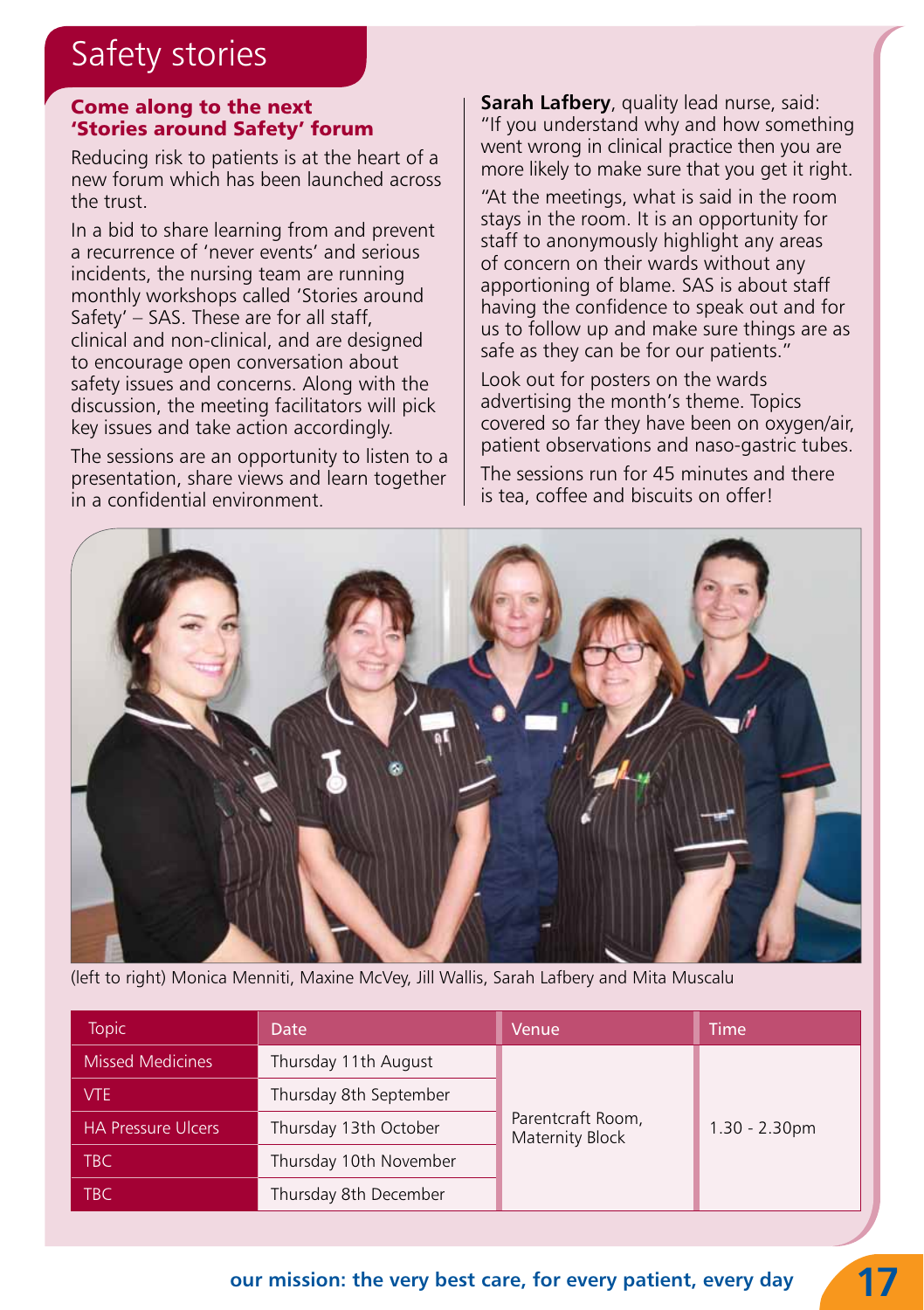## Taking a healthy interest…

**Barbara Leon-Hunt**, the trust's wellbeing and benefits manager, reminds us all to take good care of ourselves. "Keeping yourself as well as possible is an important part of being able to do your job and enjoy being at work. Did you know that there is a wide range of activities and help on hand to support you in staying healthy?"

#### Confidential care for all staff

All staff, as well as their immediate families, have access to the trust's Employee Assistance Programme, Confidential Care. The line is staffed by trained counsellors 24 hours a day and can be reached on 0800 085 1376 or via email at assist@cic-eap.co.uk. They offer independent, free and confidential advice whether you need practical advice or emotional support with either work or personal issues. They can also help with debt and financial management, legal and tax advice, family care and everyday matters. Visit their website at www.well-online.co.uk for information on a range of topics or for live chat.

#### Relaxation days

These started in April and have been running at Watford on the day after payday each month. We have a therapist onsite who offers a variety of treatments ranging from deep tissue massage to Thai foot and Indian head massage throughout the day that costs just £5. We also have some free 20 minute drop-in relaxation sessions in the middle of the day that staff are able to drop into covering breathing techniques and visualisation exercises that can be taken away and used when needed.

Due to the success of these days, we will be rolling them out to Hemel and St Albans in the Autumn. Further detail will be available on these shortly.

#### Onsite counselling for staff on the medical wards

**Heather Law** is our onsite counsellor, available on the medical wards on the first Friday of every month between 10am and 2pm to talk to staff as and when they would welcome some support. If you would like to

arrange to talk to Heather in advance of her visit, you can email her at heatherlaw@freeuk.com or if you'd like to contact her on the day of her visit, you can bleep her on 1620. This service is completely confidential and free of charge.

#### Schwartz Rounds

Schwartz Rounds are held across the NHS and our organisation has been running them since the end of last year. Please see the article on page 15 for more detail.

#### Onsite classes

There are pilates and yoga classes – suitable for all levels and subsidised – on Wednesdays at Watford (5.15pm) and Thursdays at St Albans (5pm) – all during term time. If you have ideas for a different class or time, please email barbara.leonhunt@whht.nhs.uk

NEW! Saddle up – bike rides for staff **Anne Hunt**, ITU sister, is setting up a series of bike rides for staff and their families. The first will be on Monday 25th July at 9.30am. All staff are welcome, with or without children. The rides start at Watford Hospital, follow the Ebury Way and towpath to the Aquadrome and back again – approximately seven miles. Most of the route is off road but there is a short section of road riding which can be walked along the pavement. Contact anne.hunt@whht.nhs.uk for further information.

#### September sessions

Please keep your eyes peeled for these sessions coming up in September:

- **Emotional resilience**
- Practical tips for managing stress
- **Mindfulness**
- Mental health first aid for managers
- Weight management programme

"With all of this choice on offer, I hope you find something you enjoy. I am open to ideas you may have on other classes or exercise sessions so please get in touch!"

Best wishes, Barbara

*Please email barbara.leonhunt@whht.nhs.uk if you have any queries or suggestions.*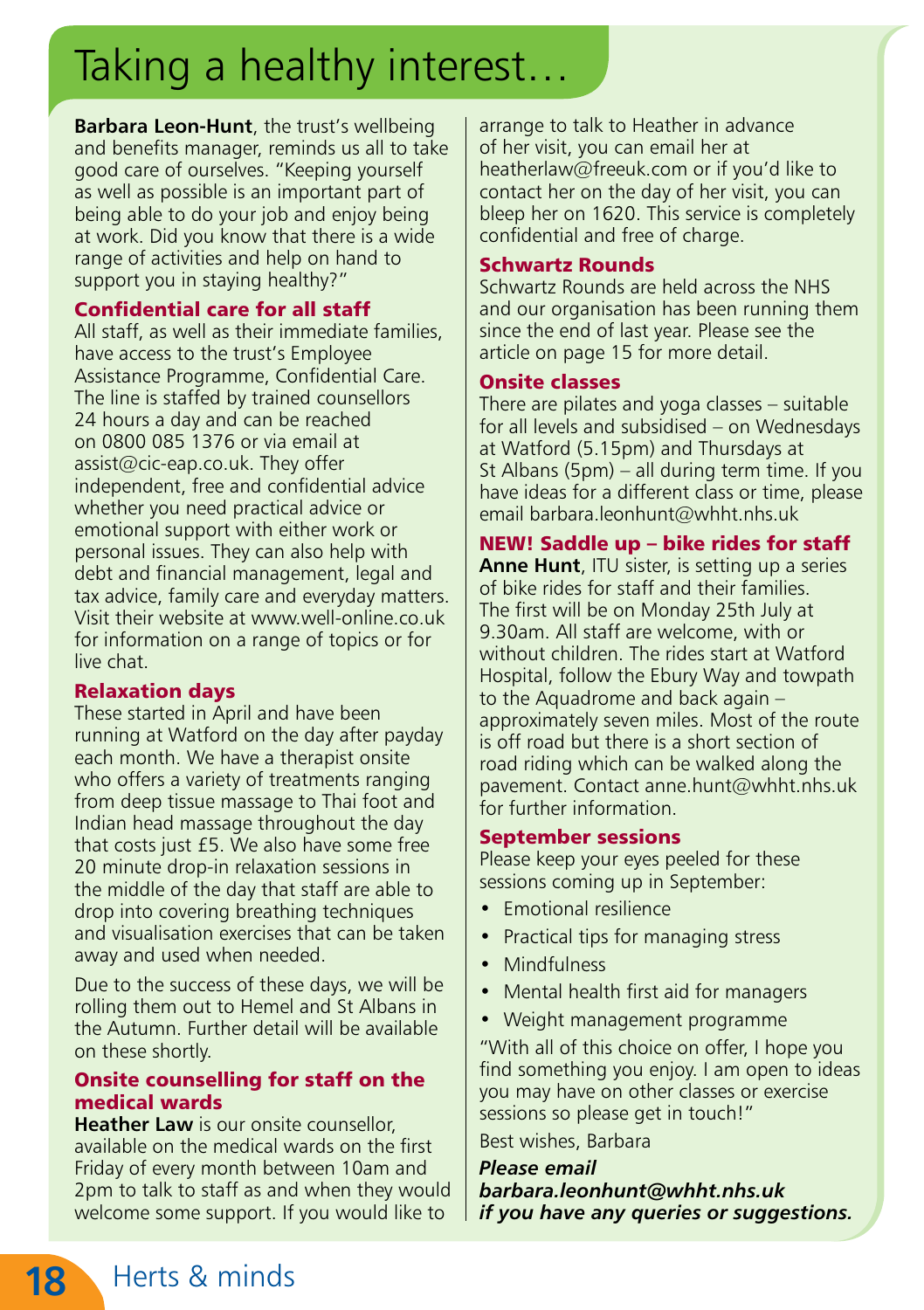## West Herts is taking its 'BEST SHOT' at reducing pressure ulcers

Let's celebrate getting the basics right by congratulating our staff whose commitment and care has helped us reduce the number of hospital acquired grade three pressure ulcers by an impressive 80%.

The reduction is due to vigilance, good nursing, overhauling the care plan, the appointment of skin champions and the pooling of knowledge by the quality nursing team who have come together to share experience and ideas.

In April 2014 it was reported that 13 patients were suffering from a grade three pressure ulcer. Clinical leaders met with the tissue viability team for a thematic review, formed a focus group and developed an action plan.

Nutrition, continence and pressure ulcers are all linked which is why it was decided that skin champions would be nominated on every ward as a useful way of ensuring that the three linked aspects of care were monitored.

There was also an overhaul of paperwork which included of the BEST SHOT campaign – buttocks, elbows/ears, sacrum, trochanter, spine/shoulders, heels, occiput and toes. Well done to ward sister **Deborah Sumner** for that snappy but vital way to remember



the areas to monitor. There has also been an extensive equipment review.

In 2014/15 some 66 grade three ulcers were reported. Following the actions above, this dropped to 13 in 2015/16.

**Cath Peak** (above), tissue viability specialist nurse, said: "It all starts with appropriate risk assessments and care planning. All ulcers are now reported on the ward scorecard and into Datix so the data is now visible and owned by the wards. Grade two ulcers have also dropped from 166 in 2014/15 to 98 in 2015/16 which is a 41% reduction.

"We must now all work to ensure that these figures remain low. If pressure ulcers aren't detected or managed it can lead to a patient becoming seriously unwell or even contributing to their death so let's keep up the good work and get the basics right for the patients we all care for."

## Staff app on the way!

A new staff app which will feature our latest news, video clips, events information and much more – will soon be coming your way!

We are currently testing the app with some staff across the trust and hope to launch it by the end of the year. The app will allow people to 'like' and 'comment' on stories and will help to connect staff across the organisation – especially those without computer access at work.

*It's also not too late if you would like to help with testing the app. Please get in touch with the communications team at info@whht.nhs.uk or call Watford ext: 8280.*